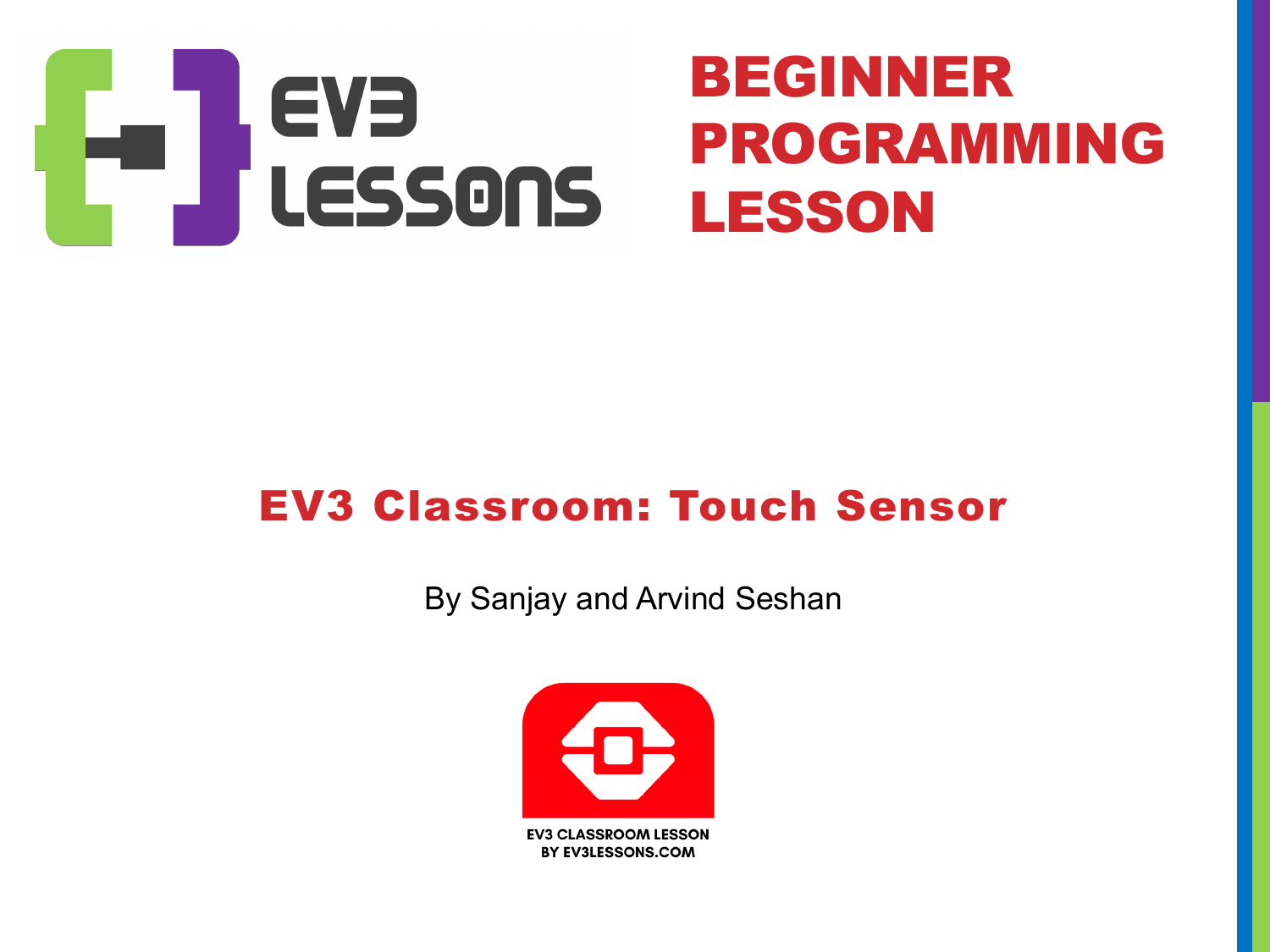#### LESSON OBJECTIVES

- **1. Learn how to use the Touch Sensor**
- **2. Learn how to use the Wait For Block**
- **3. Learn the difference between the Wait For Block and the Sensor Blocks**
- **4. Learn when to use Start Moving Block**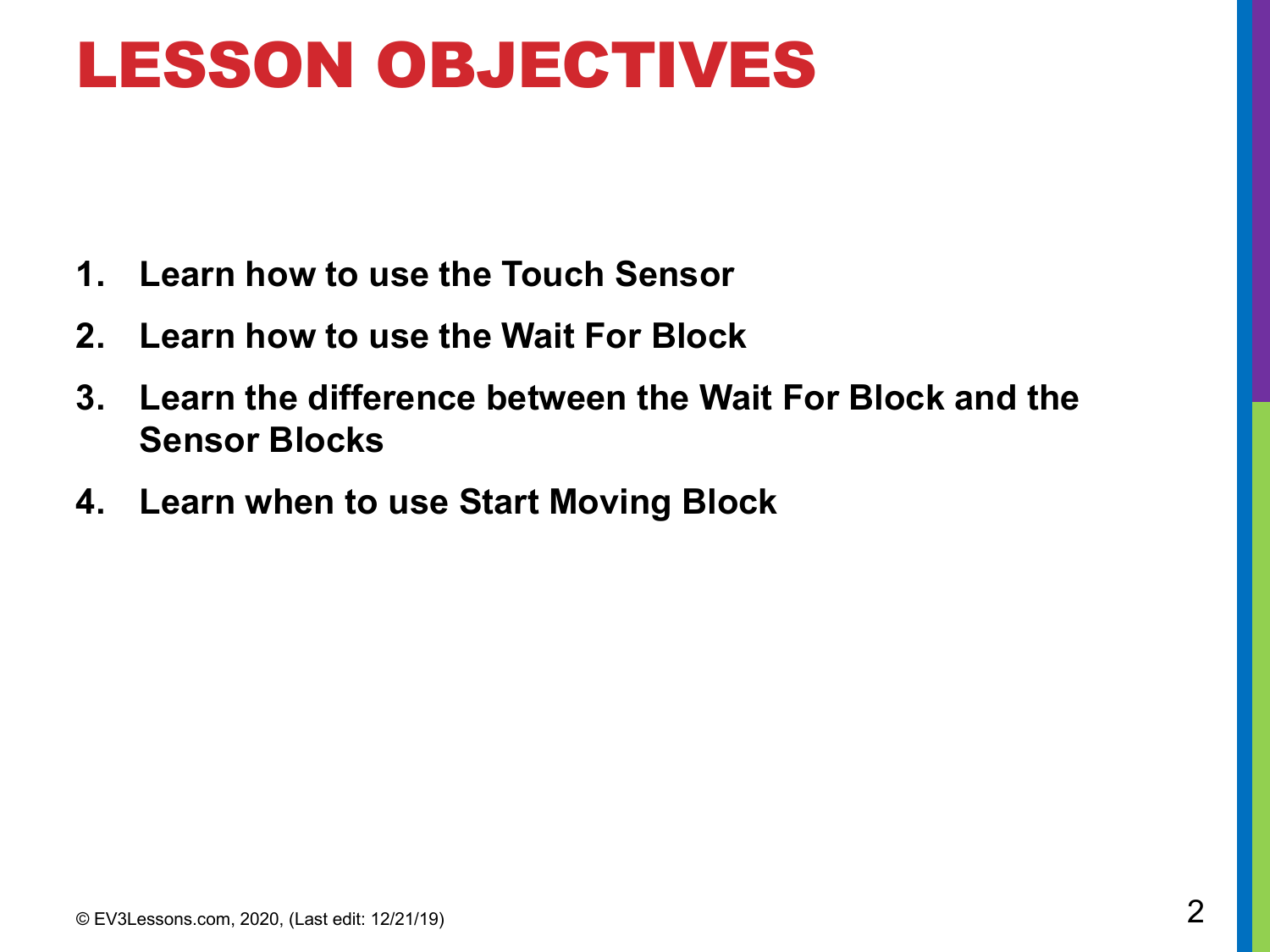# WHAT IS A SENSOR?

- A sensor lets an EV3 program measure and collect data a **is surroundings**
- **The EV3 sensors include:**
	- Color measures color and darkness
	- Gyro measures rotation of robot
	- Ultrasonic [measures distance to nearby su](http://www.ucalgary.ca/IOSTEM/files/IOSTEM/media_crop/44/public/sensors.jpg)rfaces
	- Touch measures contact with surface
	- Infrared measures IR remote's signals

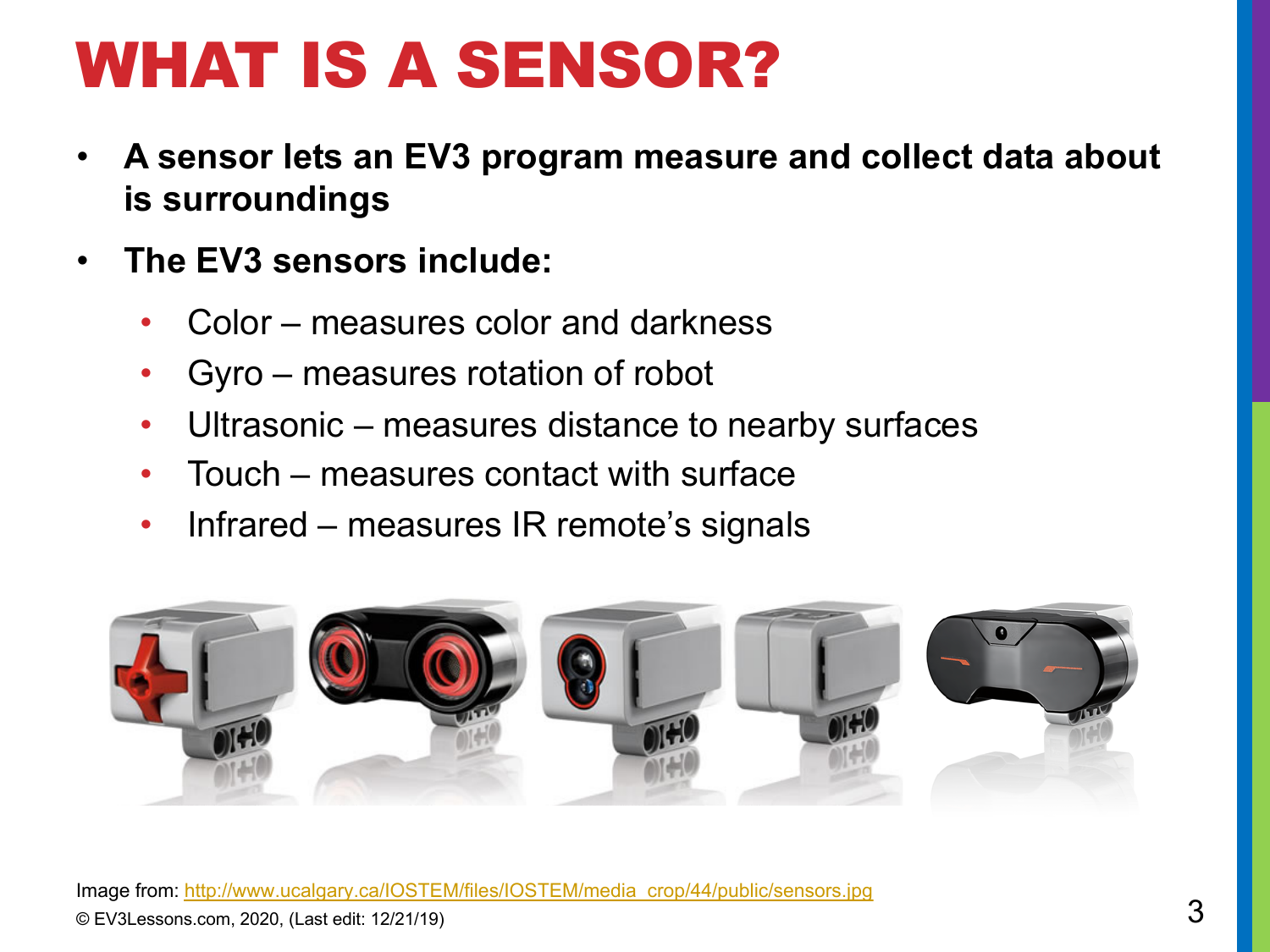# WHAT IS A TOUCH SENSOR?

- Touch Sensor can detect when the sensor's red button has been pressed or released
- With this information, you can program an action when the sensor is:

**Currently Pressed Currently Released**



- When might you use this sensor
	- Useful for programming "moving until touch sensor is pressed/released"
	- For example, if you put a touch sensor on the front the robot, you can have it stop moving if it runs into something.
	- You can also have your program start or stop when a touch sensor is pressed.

*Note that unlike EV3-G, there is no longer a Bumped mode. The equivalent would be to check for both pressed and then released.*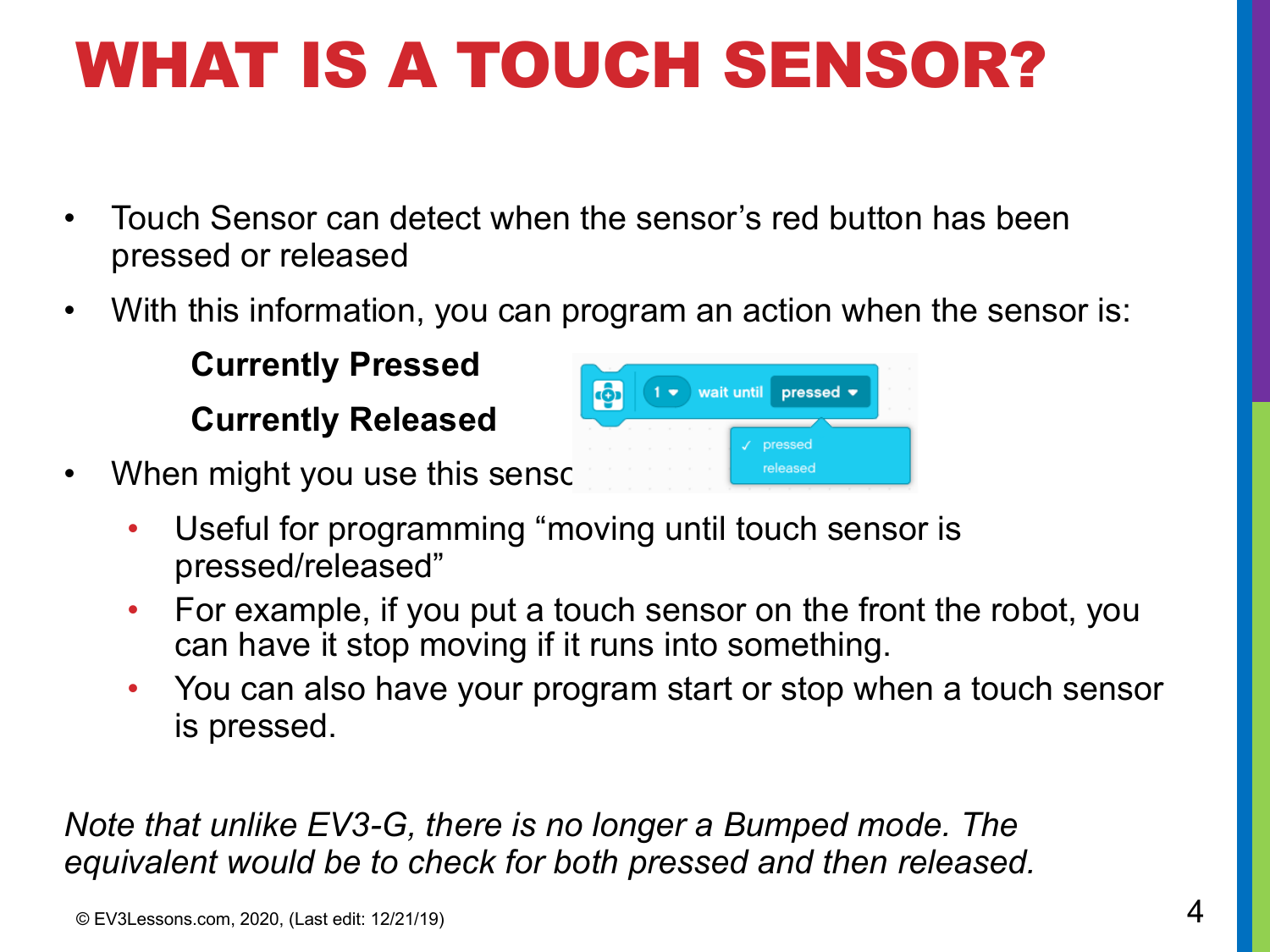#### HOW DO YOU PROGRAM WITH THE TOUCH SENSOR?

**There are two different touch sensor blocks (found in the Sensors palette). What is the difference?**



Used to Read Sensor Values

Used to wait for a touch sensor reading

The first input in both is the port number. Change this to the port (1 to 4) that the touch sensor is connected to. The default port is usually 1.

In this lesson, we will use the "Wait Until" version of the block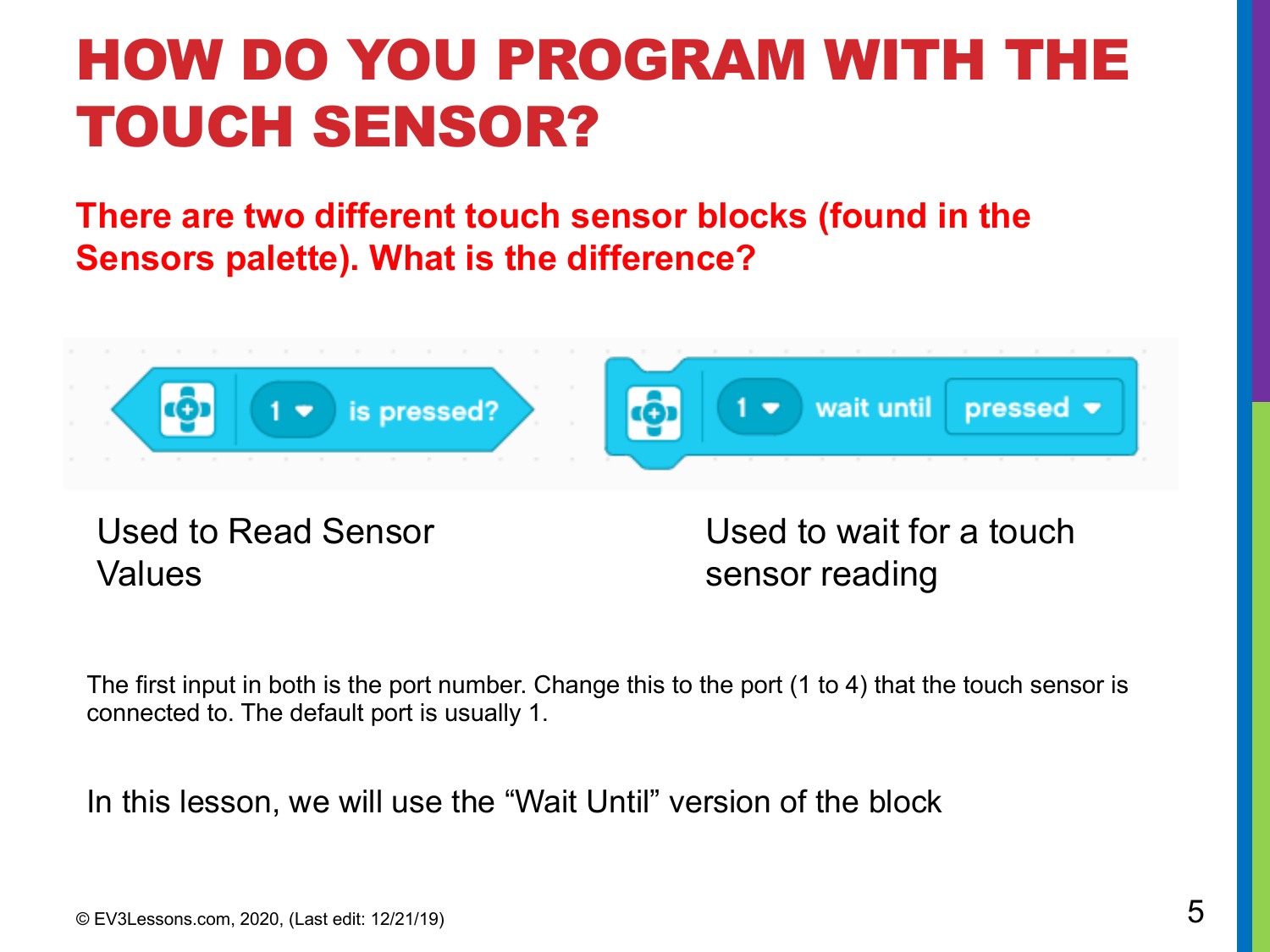# START MOVING AND STOP MOVING BLOCKS





- **Both are found in the Movement palette.**
- **Start moving will turn on your drive motors at the given steering and speed. The subsequent blocks will run after this block has been initiated.**
- **Stop moving will halt your drive motors no matter what action they are running.**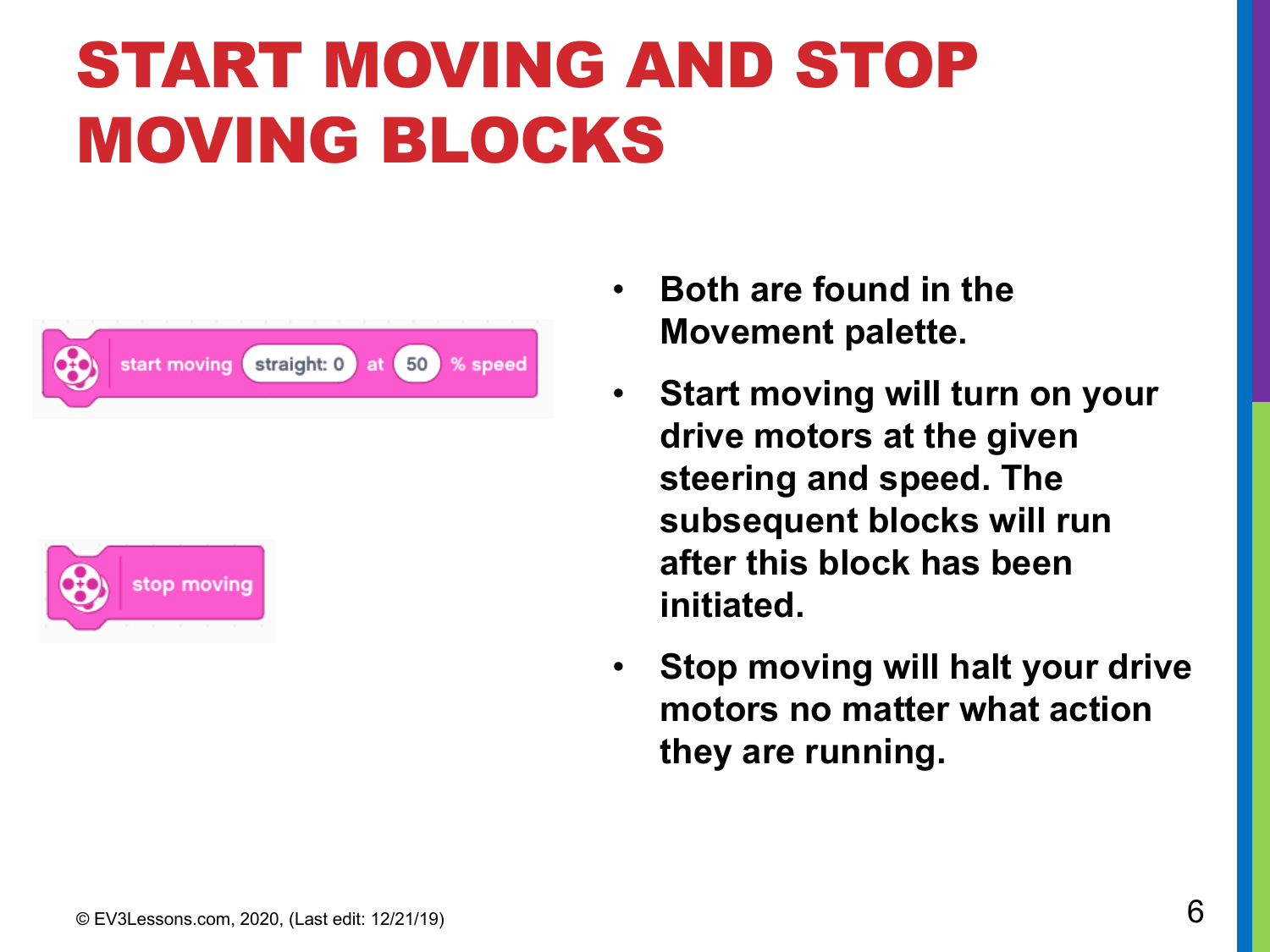## START AND STOP MOVING

**What would happen if you placed a Start Moving block?**

**Would the robot…**

- **1) Move?**
- **2) Move for a little while?**
- **3) Not move at all?**

**ANS. Move until stopped or the program ends. Note that the program will not end unless you have a Stop Program block.**

**What does Motor Off do?**

**ANS. Turn off the motors.**



Note that this is a different behavior than EV3-G users might be familiar with.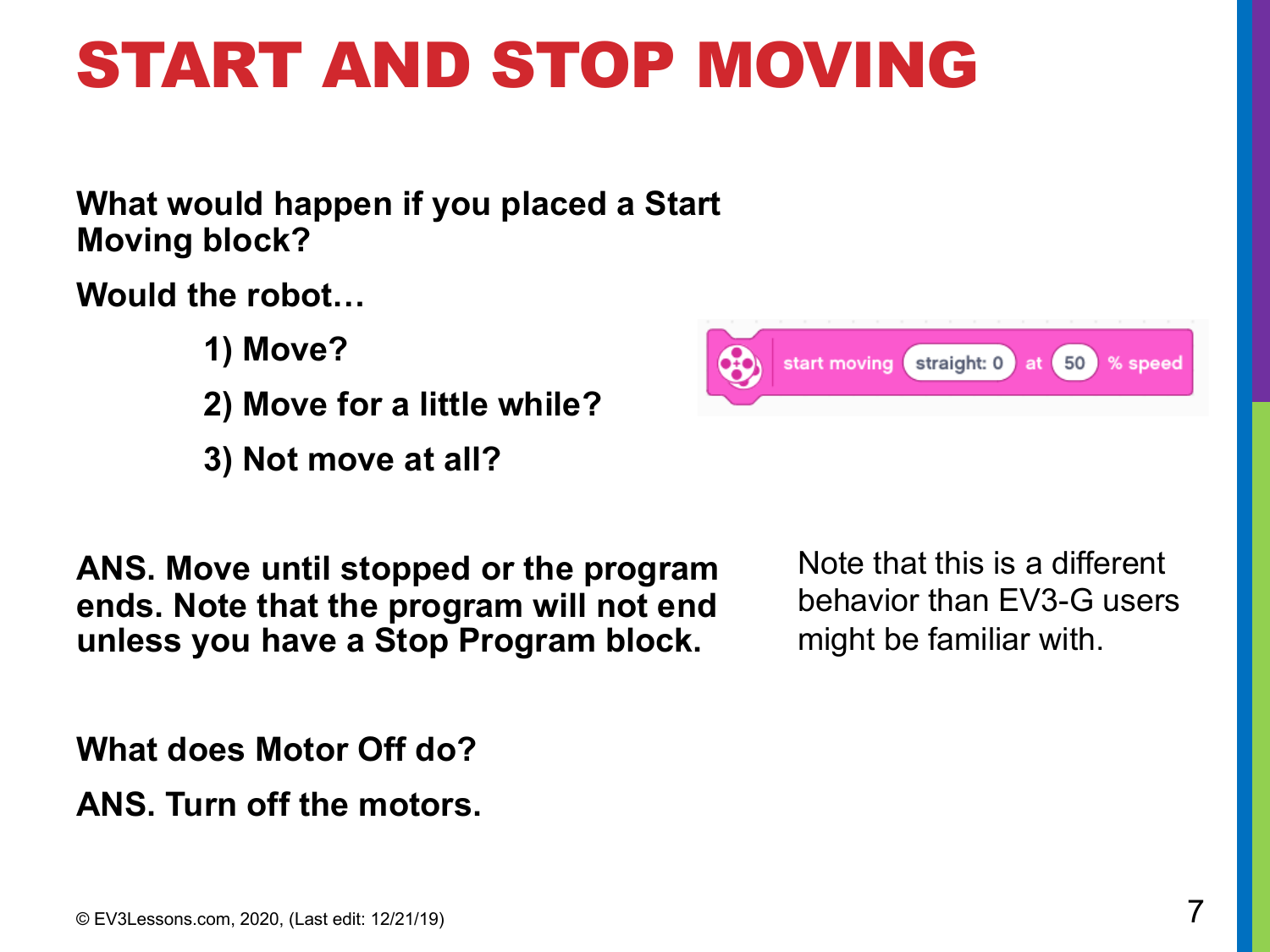## CHALLENGE 1

**Program your robot to move straight until you press the sensor with your hand.**





**Hint:** You will combine: Movement and Sensor Blocks

Extra challenge: modify the program to back up when the touch sensor is pressed (i.e. wait until released)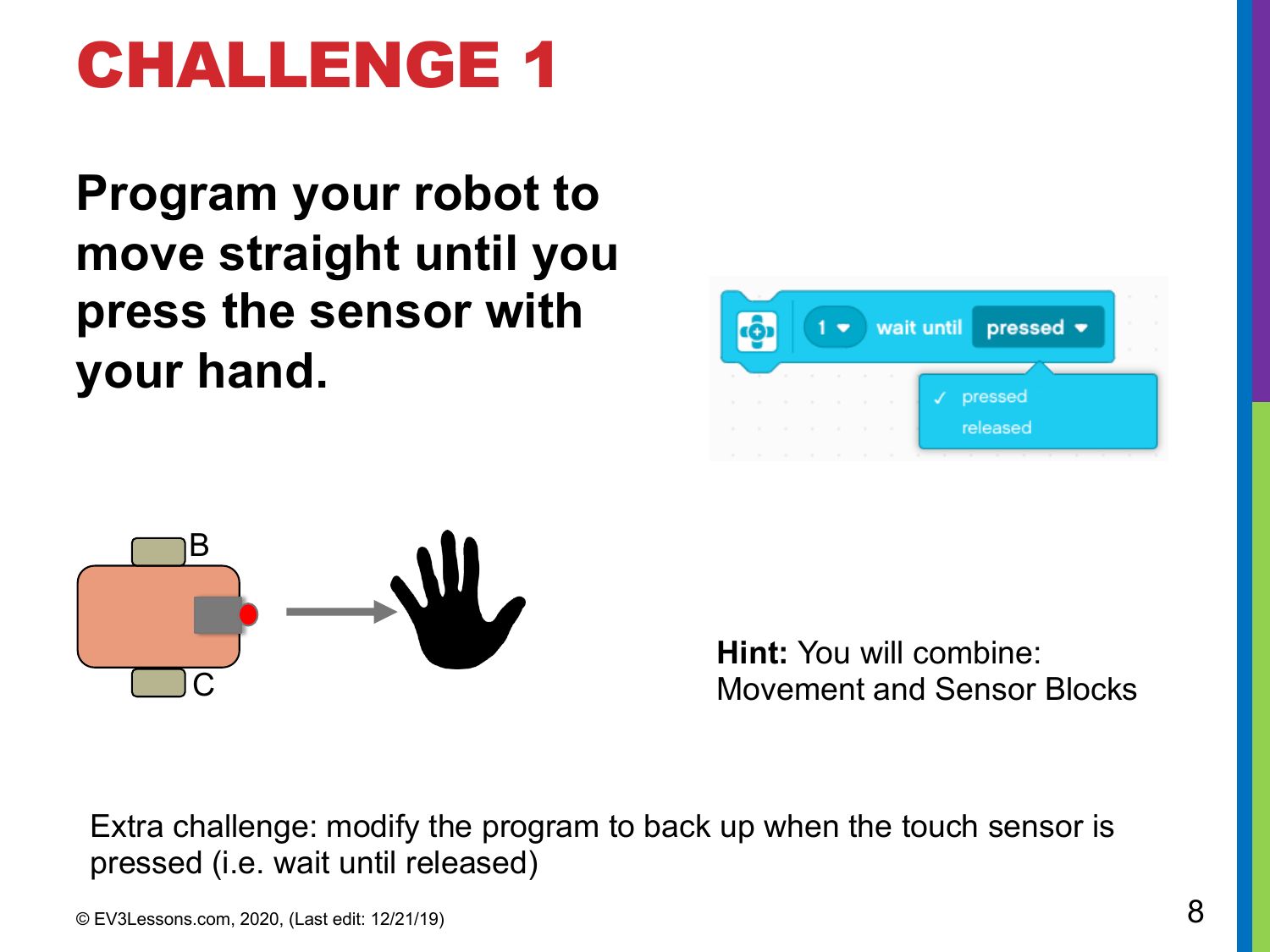# CHALLENGE 1 SOLUTION



#### Extra Challenge:



**When the program is run:**

- **1. Start moving the motors**
- **2. Wait until the touch sensor is pressed (motors are still moving)**
- **3. Stop motors (touch sensor has been pressed)**
- **4. End program**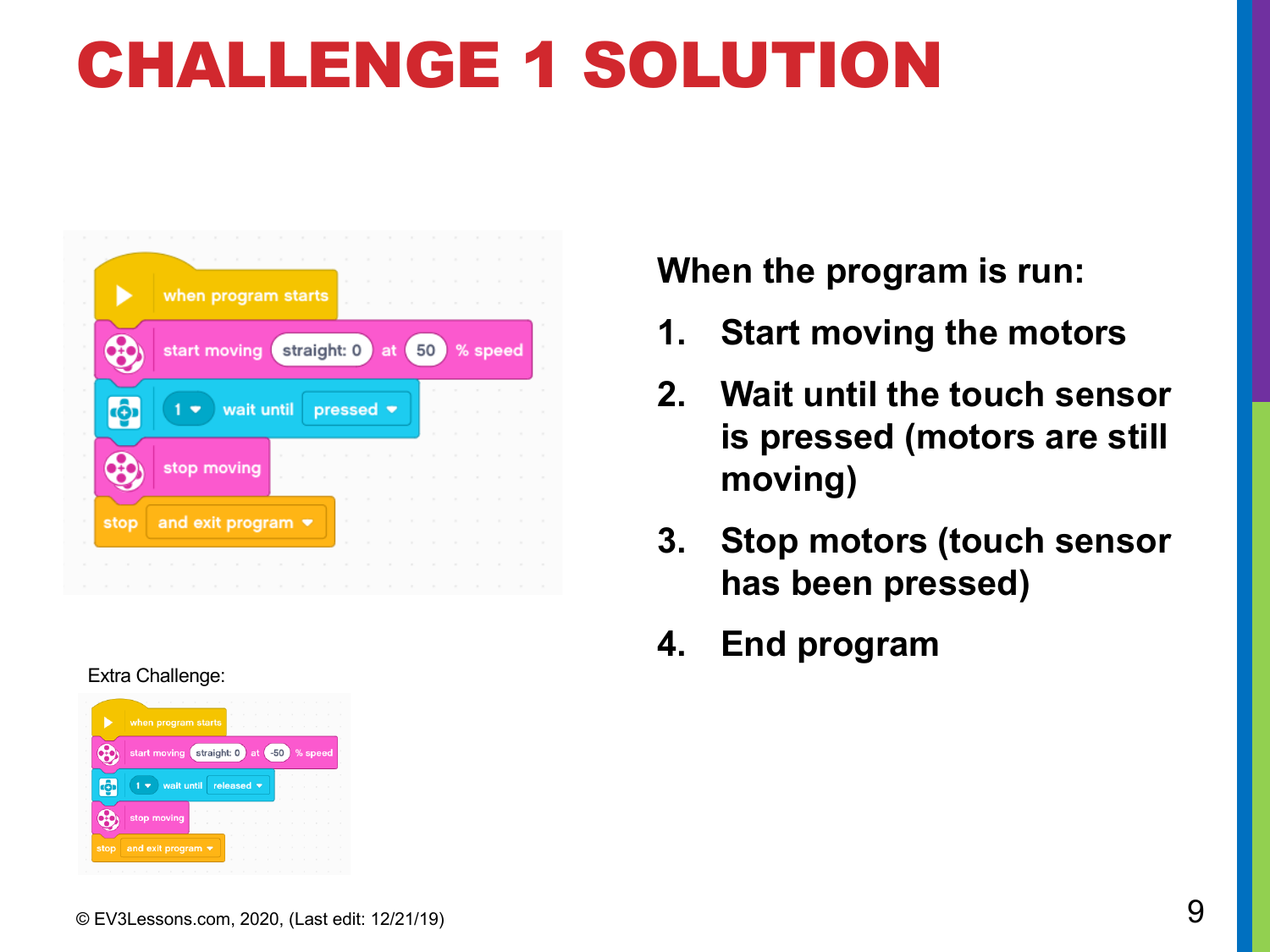#### CHALLENGE 2

**Program your robot to move until it hits the edge of a wall. Then back up and turn right 90 degrees.** 

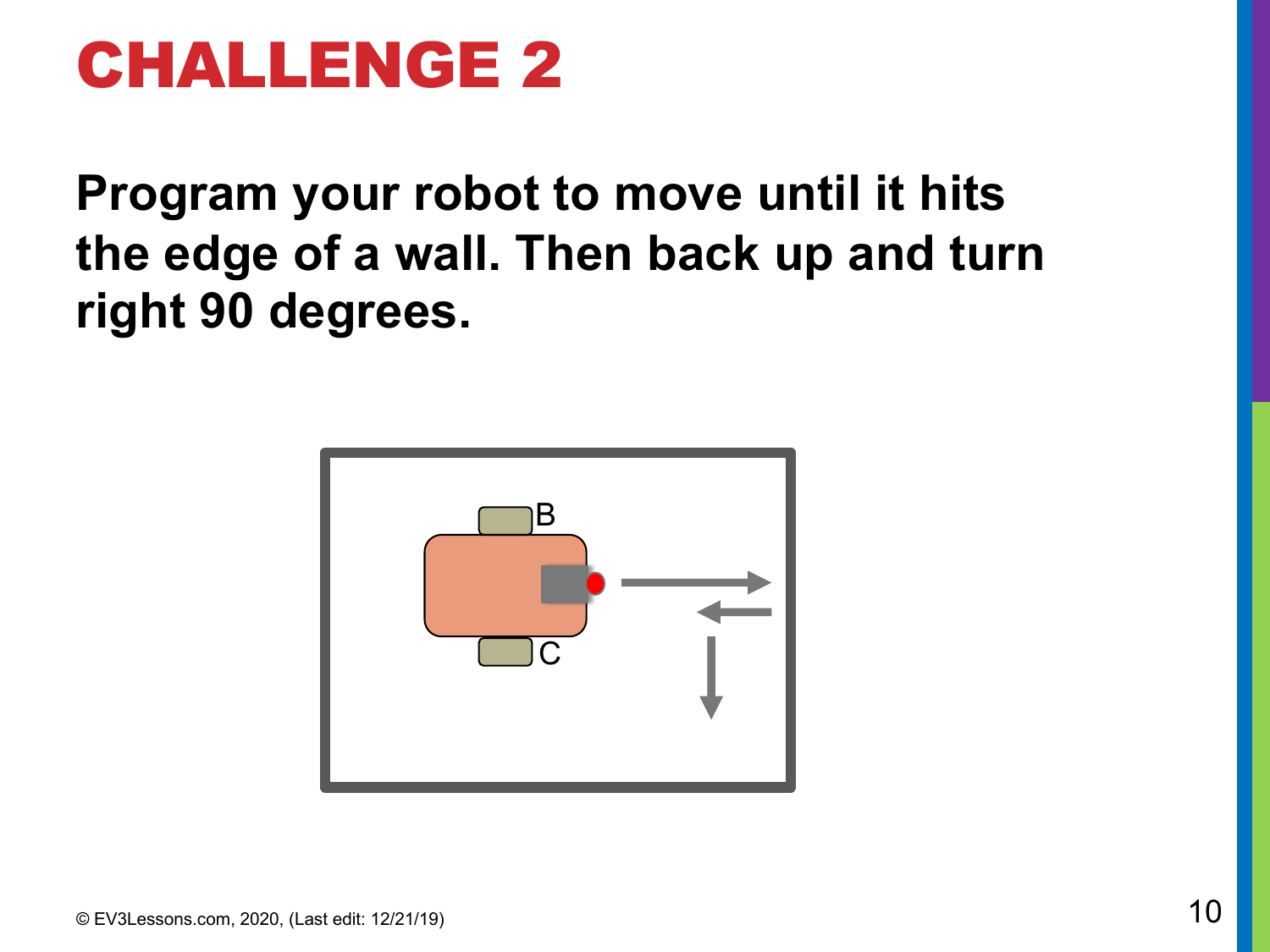## CHALLENGE 2 SOLUTION

|                                        | when program starts                                                             |
|----------------------------------------|---------------------------------------------------------------------------------|
| 햿                                      | start moving straight: 0<br>% speed<br>50<br>at                                 |
| CO)                                    | wait until<br>pressed •                                                         |
| Œ                                      | stop moving                                                                     |
| Œ                                      |                                                                                 |
|                                        | straight: 0 for 1000<br>degrees $\bullet$<br>% speed<br>move<br>$-50$<br>at     |
|                                        | degrees $\bullet$<br>right: 50<br>for $($<br>% speed<br>360<br>50<br>move<br>at |
|                                        | and exit program $\bullet$                                                      |
|                                        |                                                                                 |
| $\bullet$ $\overline{\bullet}$<br>stop |                                                                                 |

When the program starts:

- 1. Start moving the motors
- 2. Wait until the touch sensor is pressed (motors are still moving)
- 3. Stop motors (touch sensor has been pressed)
- 4. Move backwards (negative speed) for 1000 degrees
- 5. Turn right 360 degrees (90 physical degrees on the EV3 Educator Robot)
- 6. Exit the program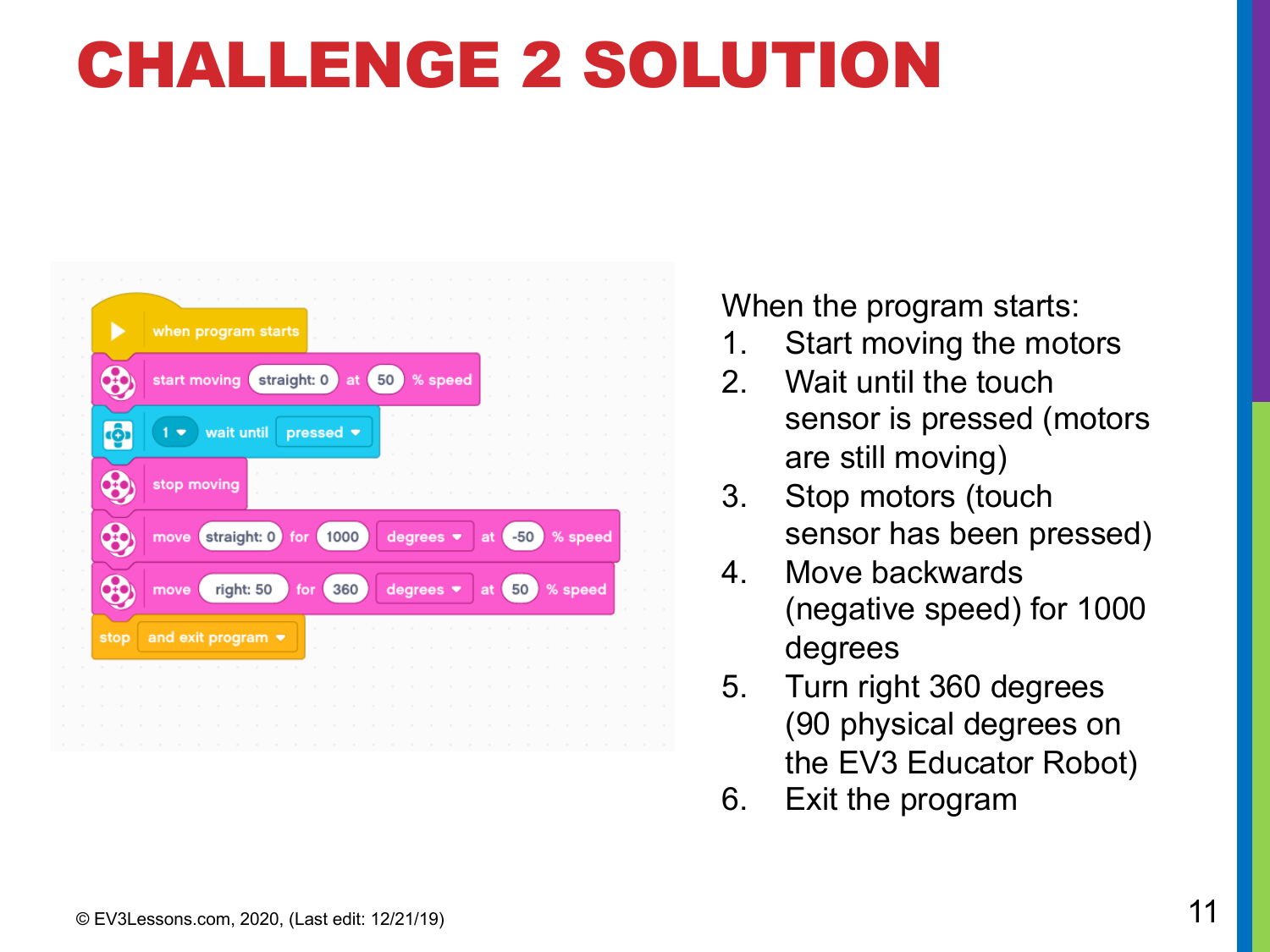#### DISCUSSION

**Why did you use START MOVING Block for these challenges?**

You want to read the sensor while the motor is on.

**Why do we use the TOUCH SENSOR WAIT UNTIL BLOCK in these challenges?**

We need to program to wait for the correct reading

#### **What is the difference between PRESSED and RELEASED?**

PRESSED = pushed in

RELEASED = not pushed

**What are some situations you might want to use each of these for?**

> PRESSED = running into a wall RELEASED = no longer touching a wall